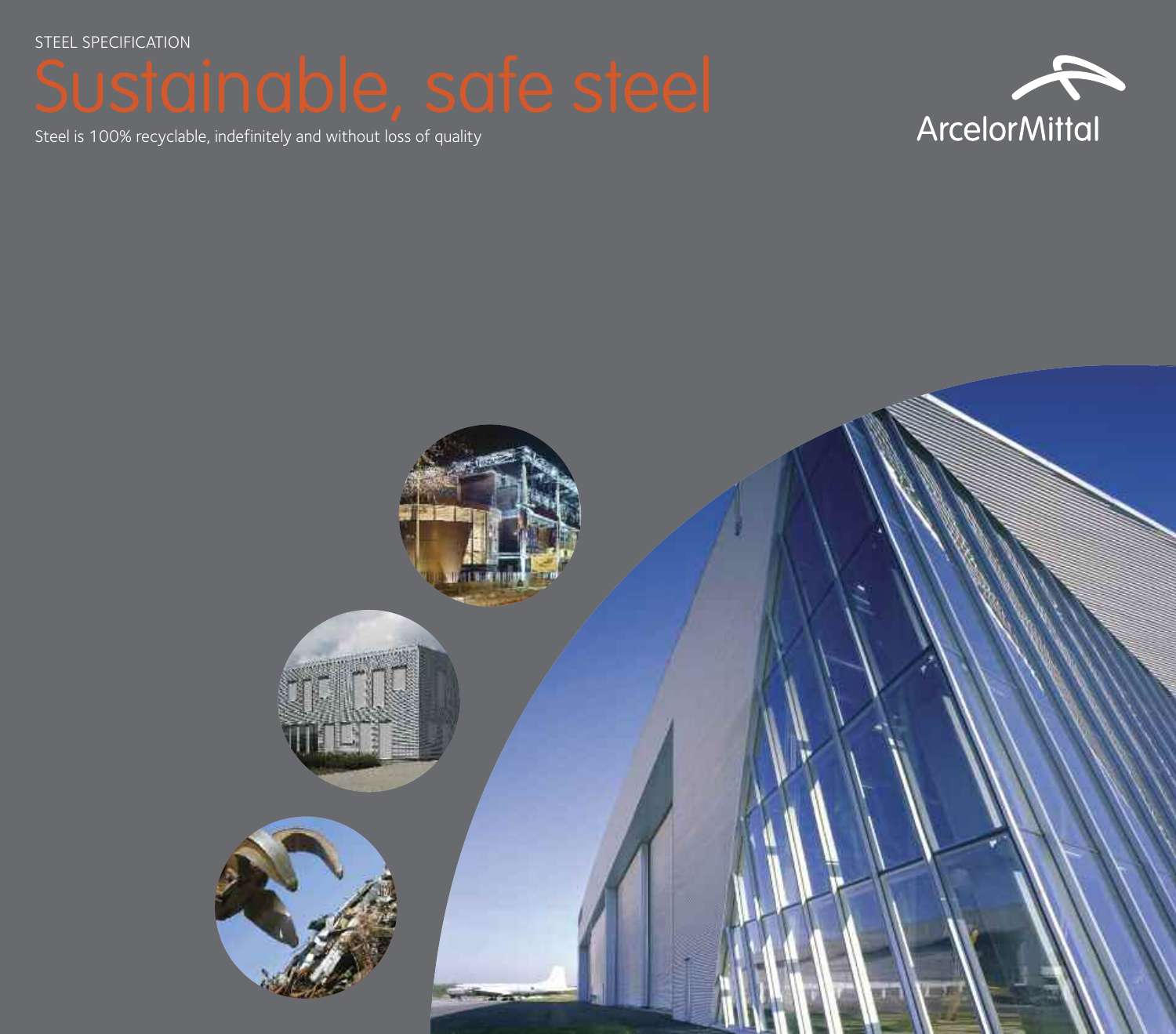# Sustainable, safe steel' encapsulates everything<br>We we are trying to achieve at ArcelorMittal.

we are trying to achieve at ArcelorMittal.

We want our business to be sustainable in every sense of the word – a business that is both profitable and responsible. We do this by keeping our people safe, and becoming ever more efficient at providing the steel the world needs for construction, transport, manufacturing and all other aspects of everyday life.

Steel in construction is a key component to addressing the challenges of over-population, poverty and climate change.

We are developing new forms of steel that build on its intrinsic flexibility and recyclability to create durable, affordable, and energy-efficient solutions for everything from the tallest skyscrapers to the simplest low-cost homes.

"The main benefit of steel is its light weight and durability. In today's world with its inescapable density, steel is the perfect tool for rehabilitation and extension. Organic coated steel allows for faster and cleaner assembly and thanks to its prefabrication, there are no unexpected surprises in terms of aspect." Anne Pezzoni, Archi5, France

did you know that. . With an external temperature of 35°C, the surface temperature of the steel can be as much as 11°C cooler using a typical brown or green roof construction.

Left *Project:* Marcel Sembat High School, Sotteville-lès-Rouen, France *Architects:* © archi5 with B. Huidobro *Photography:* © Thomas Jorion

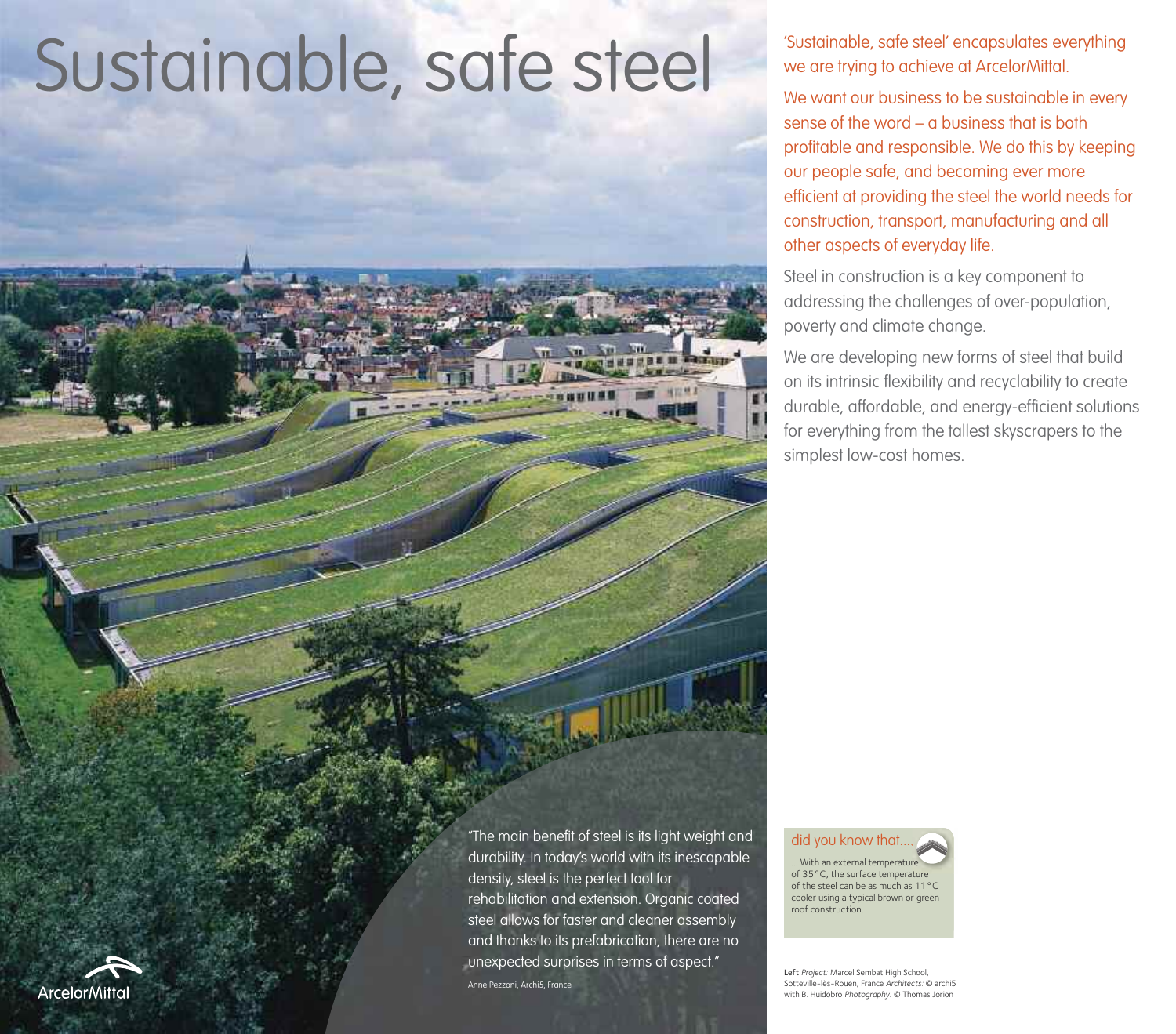While the building industry generates 5% to 15% of worldwide GDP, the built environment accounts for 40% of energy consumption and 40% of CO<sub>2</sub> emissions. Steel is playing an ever-greater role in providing buildings that are more energy-efficient and ArcelorMittal is focused on producing lower carbon products, for lower carbon buildings that are less costly to operate and more comfortable to use.



### Steel: the most recycled material in the world

Steel is 100% and indefinitely recyclable, without any quality loss. When recovered, it is 100% recycled.

Its recycling rate (i.e. the percentage of materials being taken out of service, recovered and reused) is high but varies from product to product.

In construction, it reaches particularly high levels: 98% for beams, 65-70% for reinforcement bars. 100% for flat steel sheets and panels.

Recycled steel represents 40% of the steel industry ferrous resource in the world. ArcelorMittal is one of the biggest recyclers of steel in the world. In 2013, we recycled 31 million tonnes of scrap steel at our plants.

### Decreasing environmental impact in steel manufacture

A lot of progress has been made by ArcelorMittal over time. Waste generation, water use and air emissions are continually decreasing, as are energy consumption and greenhouse gas emissions. In Europe,  $CO<sub>2</sub>$  emissions and energy consumption per tonne have been reduced by 20% over the 20 last years.

By year end 2013, 98% of ArcelorMittal production sites had attained ISO 14001 certification, the international standard for environmental management systems.

### Off-site prefabrication efficiencies

Use of prefabricated elements provides a large range of benefits that contribute to reduce the risks during the construction phase.

Using off-site steel construction systems reduces environmental impacts and neighbourhood nuisance on the construction site.

Water use, waste generation, dust emission, traffic and noise are considerably lower than in traditional construction.

Work site management is largely facilitated. All these advantages are especially appreciable in congested urban areas.

### Thermally efficient buildings

A high proportion of energy use is devoted to heat control, by artificially heating or cooling the building: good steel-based design or use of appropriate steel products can achieve a major reduction in this energy consumption.

- The combination of a steel structure with effective external insulation drastically reduces a building's losses.
- Double-skin systems and/or sandwich panels provide a thermally efficient envelope, matching latest energy standards.
- No thermal bridges due to external insulating systems.
- Airtightness of steel cladding or roofing systems eliminates air leakage that contributes to energy waste.
- Intelligent use of the thermal mass effect of steel products or components enables energy savings.
- The large range of colours or finishes of organic, metallic or even reflective coatings is suited to all existing climate models.

### did you know that...

... More steel is recycled worldwide annually than all other materials put together. More than 500 million tonnes of scrap is melted each year.

### did you know that....

... Steel frames can reduce embodied energy in buildings - up to 30% energy saving in a two-storey house when compared with masonry structure.





© Hellen Sergeyeva, Shutterstock.com *Project:* University of Lethbridge Edmonton, Alberta, Canada *Architects:* © Cohos Evamy Partners *Photography:* © Robert Jim Courtesy

of Steel Design Publication, Spring 2009











. Across the whole steel sector, CO<sub>2</sub> emissions per tonne of crude steel output are now 50% lower than 40 years ago. Some plants are now near the technical limit of what can be achieved with existing technology.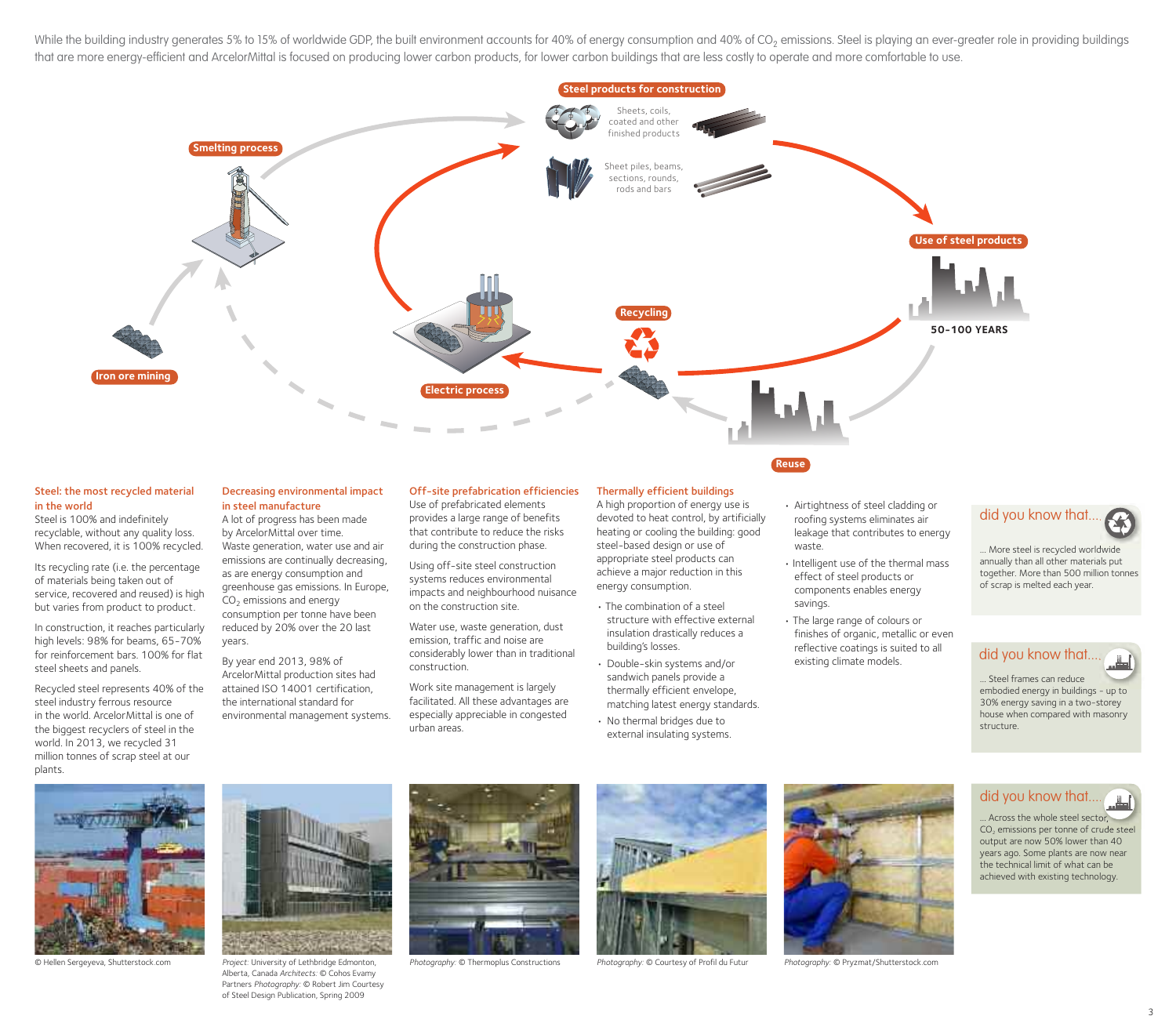### Steel for sustainable buildings

According to a recent report produced by the World Business Council for Sustainable Development (WBCSD), buildings are responsible for at least 40% of energy use in most countries, with the absolute figure rising fast as construction booms especially in China and India. Importantly the report highlights opportunities to promote sustainable building know-how and technologies including Zero Energy Building (ZEB).

While ArcelorMittal continues to invest in new technology, we already propose many types and grades of steel that are ideally suited for making buildings more energy-efficient, including steel for sustainable roof systems which prolongs envelope life, reducing roof surface temperature in hot and sunny climates and saves energy by balancing a building's temperature.



*Project:* Docks in Aviles Port (Neighbours of Oscar Niemeyer), Spain *Architects:* © [baragaño] architects *Photography:* © Mariela Apollonio, Fotógrafa de arquitectura



*Project:* Residential house under construction *Photography:* Courtesy of Profil du Futur

### Steel is easy to construct and deconstruct ...

Construction with steel is adaptable and sustainable, used in all type of buildings, from non-residential to residential.

Fabrication of steel components can be carried out off-site, at large scales by highly skilled and experienced manufacturers.

The high degree of prefabrication potential can increase quality, efficiency and the safety levels of the remaining work to be done in- situ while reducing the costs.



*Project:* ArcelorMittal Orbit, Olympic Park in Stratford, London *Architects:* © Anish Kapoor and Cecil Balmond *Photography:* © Stephen Hird *Tubes provided by:* Grupo Condesa

### Steel is versatile …

Steel makes it much easier to adapt buildings to new and innovative uses.

A steel building characterised by the absence of load-bearing walls is intrinsically more versatile and flexible than other types of structure. Steel is already widely used for the construction of horizontal extensions and thanks to its light weight, is fast becoming the only viable solution for vertical extensions.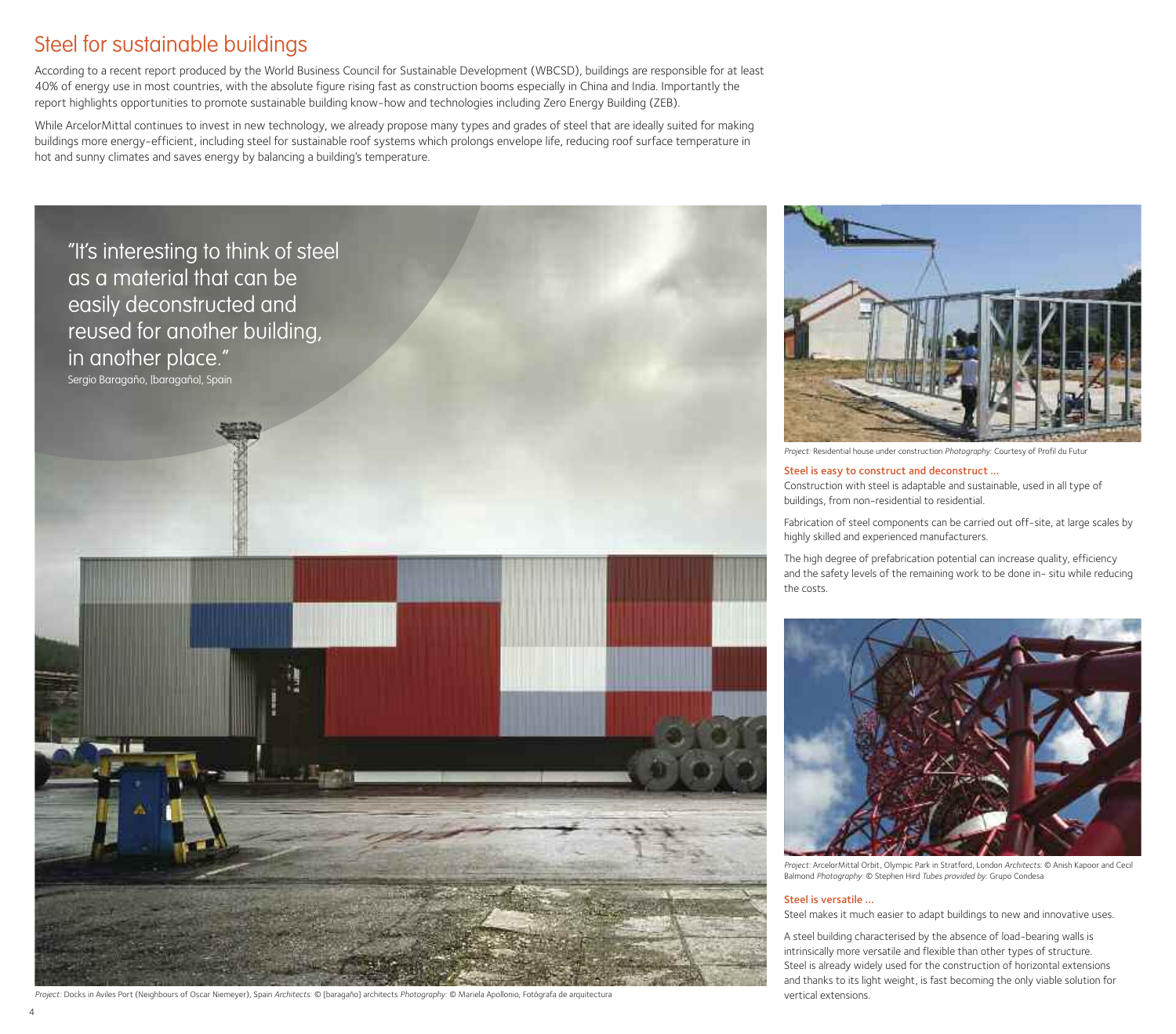### Steel provides sustainability throughout the life cycle of a building



Courtesy of Profil du Futur

#### Steel can help conserve resources …

Thanks to steel's inherent mechanical properties (particularly its high strength-to-weight ratio) steel construction requires less material than traditional building technologies, helping to reduce a building's environmental impact and conserve natural resources.

#### Steel in fully Life Cycle Assessed building solutions ...

When evaluating the sustainability of a building it is essential to take into account every phase of a building's life, from the actual extraction of raw material to production, transportation to the construction site and construction operation itself through to the operational use of the building, demolition or dismantling, waste disposal and recycling.

At ArcelorMittal we are closely involved in all stages of the life cycle of steel and are therefore ideally placed to provide full Life Cycle Assessment (LCA) for any building, however large or complicated the project may be. Except for low or zero energy buildings, the most critical assessment phase occurs during actual occupancy. Once again ArcelorMittal is able to provide energy-efficient solutions for building design.

ArcelorMittal is able to help provide solutions:

- Locating thermal weaknesses
- Monitoring the building's energy consumption
- Measuring the building's air tightness

When proposing more sustainable scenarios (typically those with lower energy consumption and  $CO<sub>2</sub>$  emissions), every aspect of the building's design, location and use is taken into consideration. Where necessary, we'll provide alternative solutions, which may include combining steel with other materials.

#### Steel as a material

- 40% of resources come from recycling: raw material and energy savings
- Manufacturing process with controlled environmental impact (-20% in  $CO<sub>2</sub>$  emissions and energy consumption over 20 years, low waste generation)
- Steel is environmentally inert
- Material durability
- High recycling rate

- 1 2 Steel in construction<br>
1 2 Steel in construction<br>
1 2 Prefabrication/off-site manufacture:<br>
construction site optimisation (reductor<br>
2 Construction and neighbourhood nu<br>
2 Construction and neighbourhood nu<br>
2 Constru • Prefabrication/off-site manufacture: quality controlled, construction site optimisation (reduced lead times, transportation and neighbourhood nuisance), enhanced safety, ease of deconstruction
	- 'Dry' system: reduction of water consumption and environmental impact at the construction site.
	- 50% construction time reduction



#### End of life of steel

• Easy dismantling

• Re-usability

• Recyclability: 100% and indefinitely recyclable without quality loss, high recycling rate

> 1. *Project:* ArcelorMittal Technology Development Centre in Avilés, Spain *Architect:* © [baragaño] architects *Photography:* © Mariela Apollonio, Fotógrafa de arquitectura 2. *Photography:* © Candace Hartley /

Shutterstock.com

3. *Project:* Parking Metro des Argoulets, Toulouse, France *Architect:* © Azema Architectes, Toulouse *Photography*: © Pierre Azema. 4. © Matee Nuserm / Shutterstock

### The design and service life of steel

- and indefinitely recyclable without<br>
and indefinitely recyclable without<br>
yeling rate<br>
yeling rate<br>
and indefinitely recyclable without<br>
yeling rate<br>
yeling the capacity soil or foundations<br>
the design and service inte o • Weight reduction of structure, reduced consumption of materials and conservation of natural resources (from 30% to 70%), possible use of sites with low loadbearing capacity - soil or foundations
	- Thermally efficient steel solutions: reduction of energy consumption in service
	- Simple incorporation of renewable energy generation systems: very low consumption, or even positive energy buildings
	- Long spans: creation of versatile spaces, capable of change over time and adaptation to users requirements; comfort and well-being
	- Prefabricated systems and components: ease of maintenance, extensions/modifications possible, flexibility
	- Excellent acoustic insulation of steel solutions
	- Longevity and robustness of steel components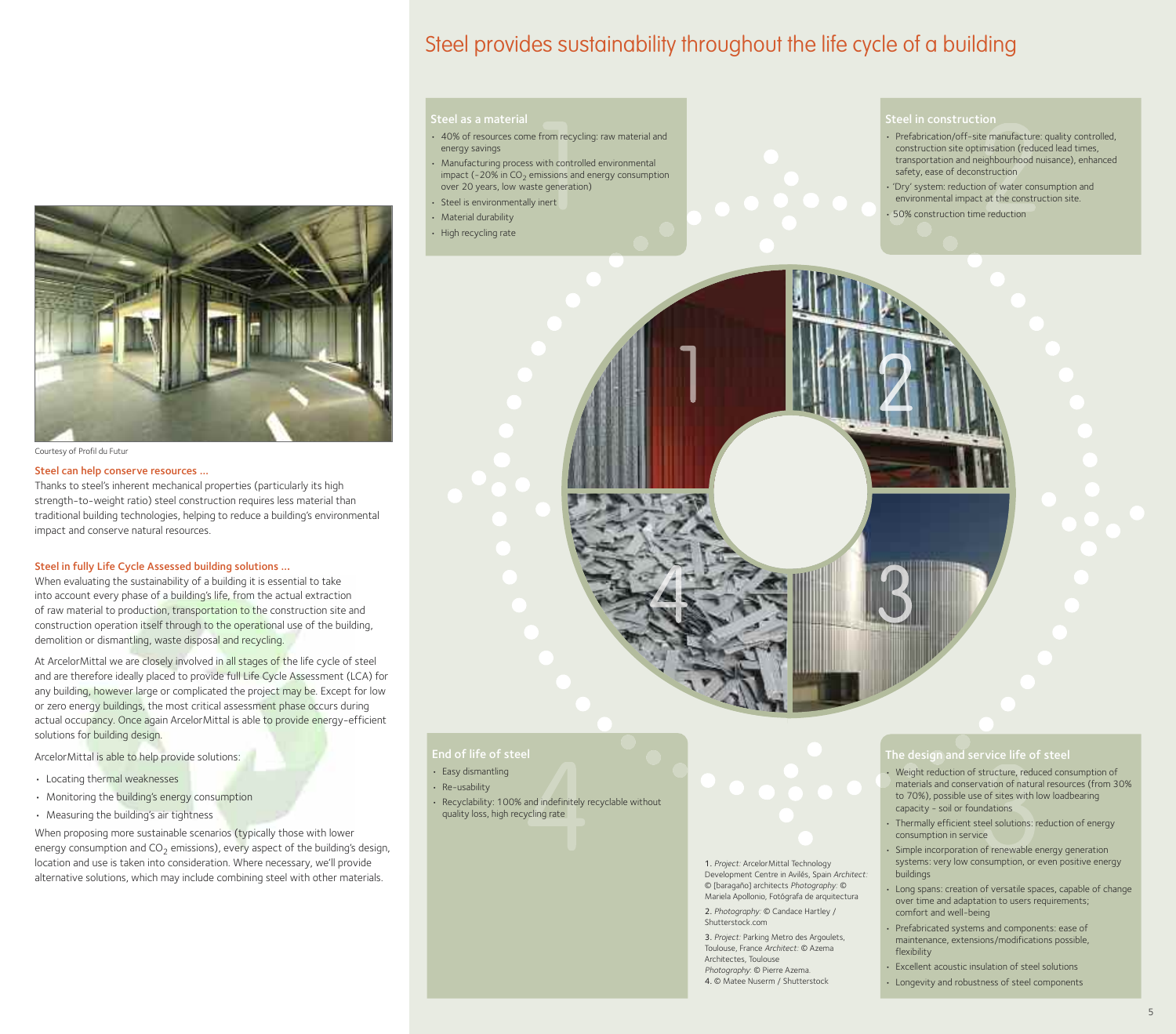### Steel for safe buildings

Steel not only provides exceptionally sustainable solutions for construction, but extremely safe ones too.

Steel combines remarkable strength-to-weight ratios with physical flexibility - it does not crush or crumble, it flexes. So when severe loading occurs (say in an earthquake) steel is better able to absorb the loads without losing its structural integrity, than many other building materials.

This strength and flexibility give steel good performance characteristics in relation to fire too. Steel can retain its structural (and loadbearing) integrity at high temperatures and can be used to create building elements with superb fire performing properties that can help occupant safety and minimise structural damage.



*Project:* Stoas Vilentum Hogeschool, Wageningen, Netherlands *System supplier:* ZND Nedicom in cooperation with Jack Muller B.V *Architects:* © BDG Architecten Ingenieurs Zwolle *Photography:* © Dirk Verwoerd



*Photography:* © Fotostory/Shutterstock

### Steel resists earthquakes better than any other material

Earthquakes are unpredictable in terms of magnitude, frequency, duration, and location. Steel is the material of choice for designing buildings that cope with these events because it is inherently ductile and flexible - flexing under extreme loads rather than crushing or crumbling.

Many of the beam-to-column connections in a steel building are designed principally to support gravity loads. Yet they also have a considerable capacity to resist lateral loads caused by wind and earthquakes.

Taken as a whole, these connections provide superior reserve strength and defence, increasing a building's resistance against earthquakes and potential for repair. For residential buildings, light-gauge steel profiles allow the design of lighter structures than with concrete, and therefore are less susceptible to lateral seismic forces. Light Steel Framing has been used extensively in seismic risk regions such as Turkey, New Zealand and California.

### Steel resists fire

Steel as a material, is intrinsically inflammable and will not usually allow the spread of flames. Combined with other materials steel can be used to create constructions such as fireresistant panels, partitions, doors and facades, that have excellent fire performance.



*Project:* Steel ceiling suspension systems by Saint-Gobain API *Photography:* © Michael van Oosten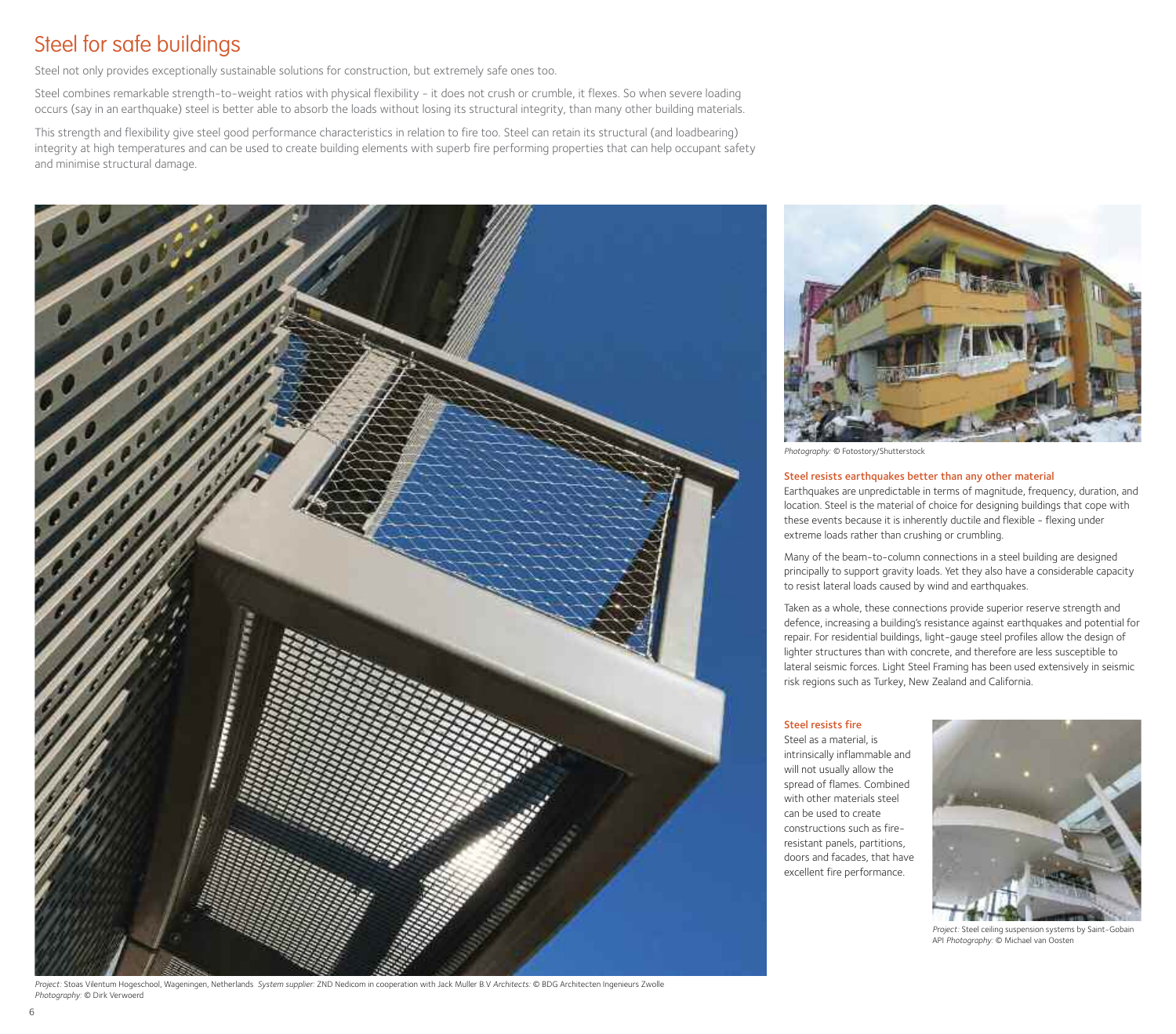

*Project:* Ambulance station in Oss, Netherlands *Architect*: © Hooper Architects *Photography:* © Nick Kuijpers - De Koperloods

*Photography:* © Jeroen Op de Beeck

### Coil coating, a sustainable process

Organic coated steel offers exceptional economic and technological advantages and is certainly the product best placed to respond to present and future environmental regulations.

The extreme durability and versatility of organic coated steel has led to its wide use in the building industry: from wall facades and roofing, to different innovative forms of suspended ceilings and lighting applications.

At ArcelorMittal, we combine our advanced coil coating technology with a selection of high-quality paint systems, guaranteeing their aesthetic appearance and long-term durability. Whatever the project or intended use for the steel, coil coating remains the most efficient and ecological process to apply long-wearing paint finishes on metallic surfaces.

### Production

Organic coated steel is produced on industrial lines that are designed to meet the most stringent environmental regulations concerning surface treatments, solvent emissions and the absence of harmful substances in the composition of the paint. Our steels already comply with standards such as ISO 14000/1 in this regard.

### Recycling

At the end of its life cycle, organic coated steel is 100% recyclable, just like all other steel products.

### The Nature Collection

For the past 15 years, ArcelorMittal has been developing and testing a new range of organic coated steels which fulfil steel's promise as a strong and durable building material. To be known as Nature, the new collection of steels for the building industry offers exceptional technical advantages and is well-



placed to respond to present and future environmental regulations. Nspired by Nature, Nspired by Nature the range does not contain hexavalent chromium or heavy metals (such as lead or hexavalent chromium complex).

### Why ArcelorMittal organic coated steel is more sustainable

- Free of hexavalent chromium compounds (SVHC)
- Free of lead and other heavy metals
- Guaranteed up to 30 years
- Fully tested by our R&D experts to extreme corrosion and weathering conditions, both in the laboratory and outdoors
- Innovative aesthetics for a more harmonious integration in the environment
- Reflective coatings allow more comfortable living conditions, reducing indoor temperatures by a few degrees in hot and sunny environments



ArcelorMittal's new Nature collection of organic coated steels already complies with current and future European Union REACH regulations on the Registration, Evaluation, Authorisation and Restriction of Chemical Substances. REACH aims to improve the protection of human health and the environment through better and earlier identification of the intrinsic properties of chemical substances.

ArcelorMittal gives automatic guarantees on its Nature collection of organic coated steels of up to 30 years, depending on the environmental conditions at the construction site.

### Helping comply with sustainable building best practice

Our Nature collection is especially designed for environmentally responsible construction and can help designers comply with sustainability legislation and guidance such as BREEAM in the UK, LEED in the USA, HQE in France and many others.

### did you know that....

...Nature has undergone an extensive testing programme over several years. The steels have been exposed to different sources of corrosion and weathering conditions at locations around the world. The results were excellent, especially with regard to corrosion resistance (including edge corrosion), paint peeling and film integrity.